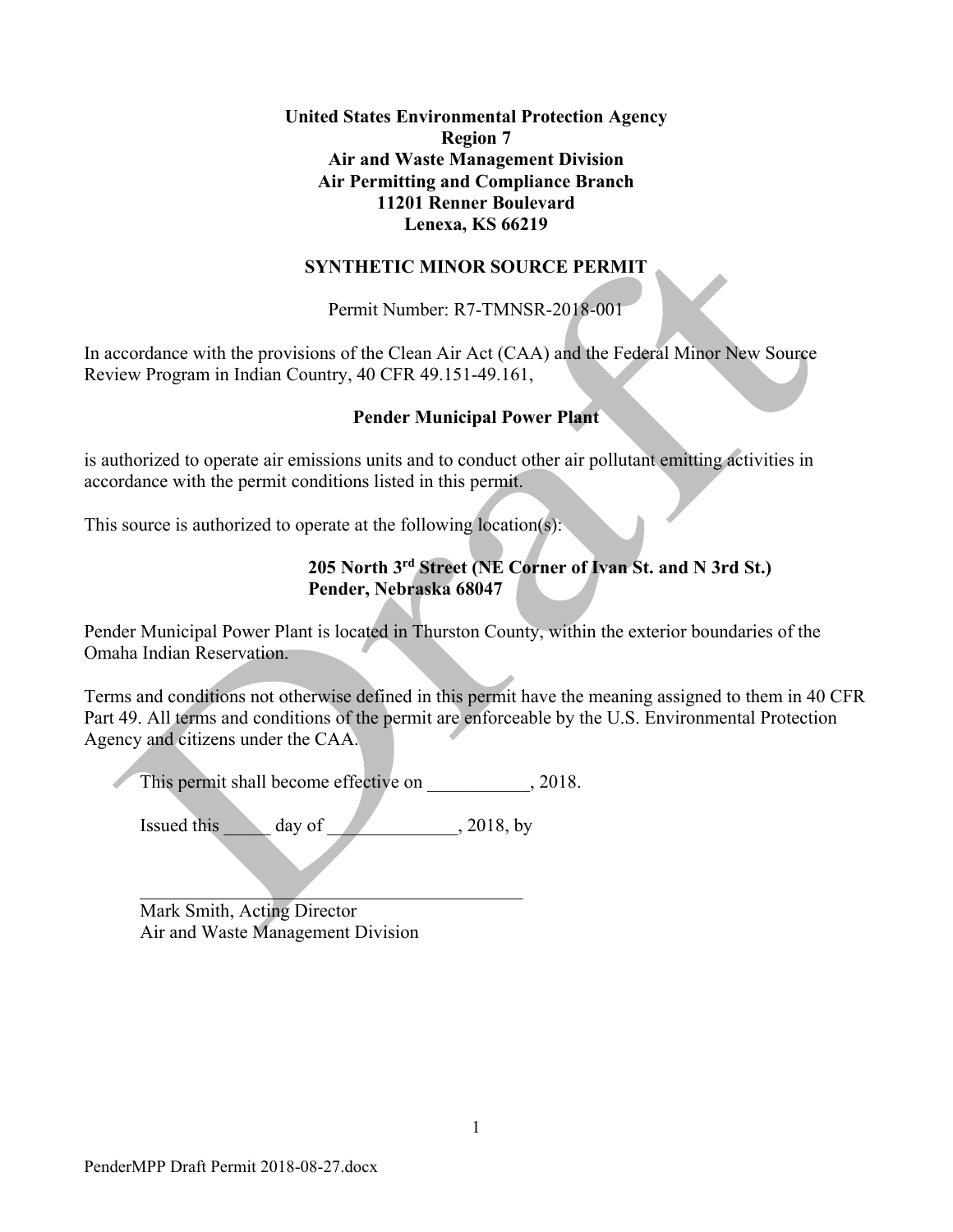# **Table of Contents**

| <b>SECTION I -</b> |                                                                                              |  |
|--------------------|----------------------------------------------------------------------------------------------|--|
| (A)                |                                                                                              |  |
| (B)                |                                                                                              |  |
|                    |                                                                                              |  |
| (A)                |                                                                                              |  |
| (1)                |                                                                                              |  |
| (2)                |                                                                                              |  |
|                    |                                                                                              |  |
| (A)                |                                                                                              |  |
| (B)                |                                                                                              |  |
| (C)                |                                                                                              |  |
|                    |                                                                                              |  |
| (A)                |                                                                                              |  |
| (B)                |                                                                                              |  |
| (C)                |                                                                                              |  |
| (D)                |                                                                                              |  |
| (E)                |                                                                                              |  |
| (F)                |                                                                                              |  |
| (G)                | National Ambient Air Quality Standards (NAAQS)/Prevention of Significant Deterioration (PSD) |  |
|                    |                                                                                              |  |
| (H)                |                                                                                              |  |
| (J)                |                                                                                              |  |
| (K)                |                                                                                              |  |
| (L)                |                                                                                              |  |
| (M)                |                                                                                              |  |
| (N)                |                                                                                              |  |
|                    |                                                                                              |  |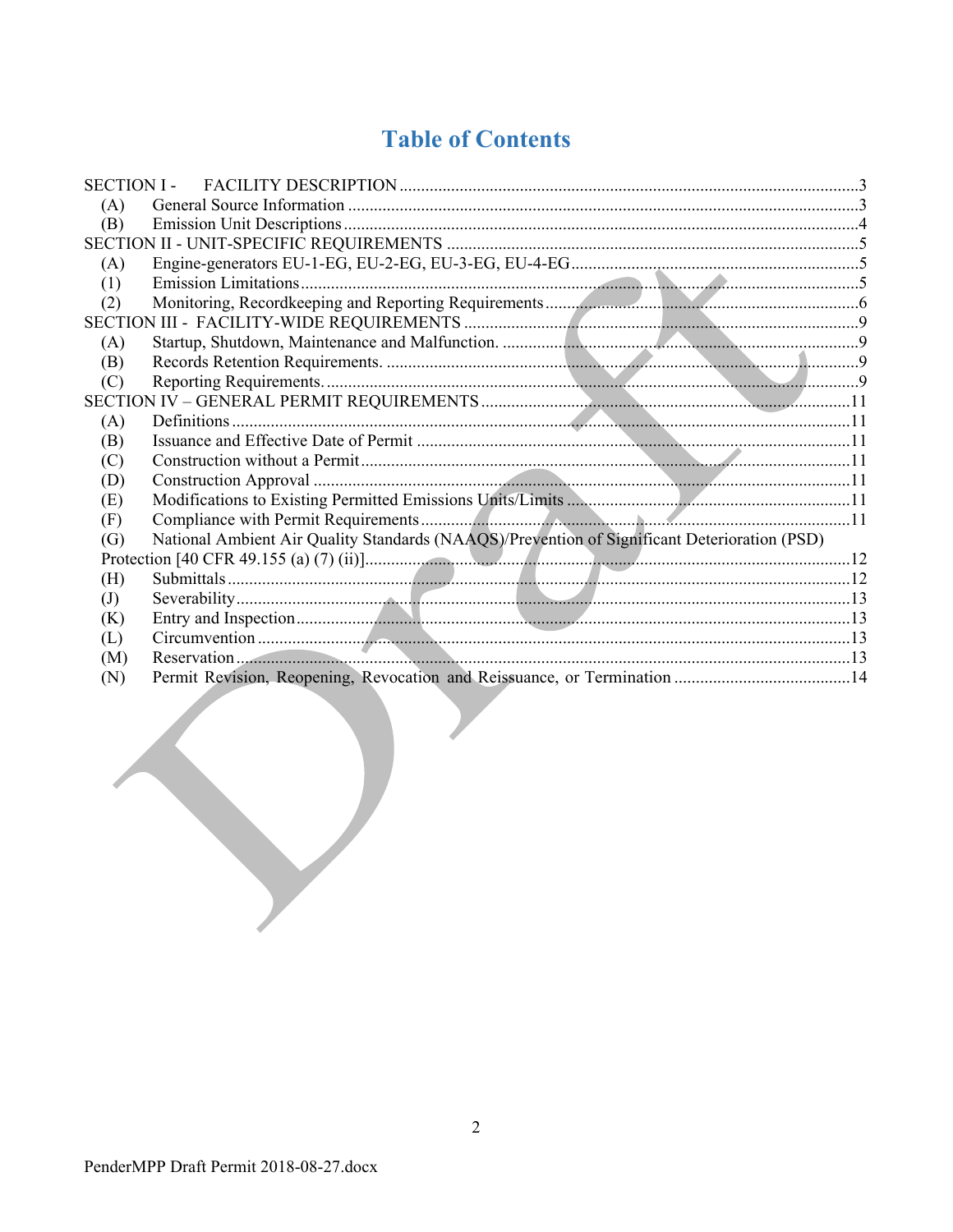# **SECTION I - FACILITY DESCRIPTION**

#### **(A) General Source Information**

| Owner:             | Village of Pender<br>P.O. Box 5<br>416 Main Street<br>Pender, NE 68047                                             |
|--------------------|--------------------------------------------------------------------------------------------------------------------|
| Facility:          | Pender Municipal Power Plant<br>205 North 3rd Street (NE Corner of Ivan St. and 3rd St.)<br>Pender, Nebraska 68047 |
| County:            | Thurston                                                                                                           |
| Reservation:       | Omaha Tribe of Nebraska                                                                                            |
| SIC Code:          | 4911 (Electric Services)                                                                                           |
| <b>NAICS</b> Code: | 221112 (Fossil Fuel Electric Power Generation)                                                                     |

The Village of Pender owns and operates the Pender Municipal Power Plant and has a capacity lease agreement with Municipal Energy Agency of Nebraska (MEAN). This permit establishes federally enforceable nitrogen oxide (NOx) emission limits for the existing three (3) dual-fuel and one (1) dieselonly, compression ignition (CI) engine-generators totaling 7,120 horsepower at the Pender Municipal Power Plant by limiting the plant's hours of operation and fuel usage.

Air pollutants at this facility include nitrogen oxides (NOx), carbon monoxide (CO), sulfur oxides (SOx), volatile organic compounds (VOC), particulate matter (PM), PM with aerodynamic diameter equal to or less than 10 microns (PM10), and PM with aerodynamic diameter equal to or less than 2.5 microns (PM2.5), hazardous air pollutants (HAP), and greenhouse gases (GHG) emitted from combustion of natural gas and diesel fuel in internal combustion engines. The uncontrolled potential emissions for NOx are above major source thresholds established under the Prevention of Significant Deterioration (PSD) permitting program regulations and the federal operating permit program regulations at 40 CFR Part 71 (Title V or Part 71).

This permit is being issued under authority of the Tribal Minor New Source Review Permit Program at 40 CFR Part 49 (TMNSR). Under 40 CFR 49.158, a synthetic minor source permit may be obtained under this program to establish a synthetic minor source for nonattainment major New Source Review (NSR), PSD and Title V purposes and/or a synthetic minor HAP source for CAA standards established for maximum achievable control technology (MACT) and Title V purposes.

This permit establishes federally enforceable nitrogen oxide (NOx) emission limitations for four existing engine-generators to avoid PSD and/or Title V permitting requirements for major sources. The restrictions replace those agreed to by the owner pursuant to the March 7, 1999, Potential to Emit (PTE) Transition Policy for Part 71 Implementation in Indian Country (50% PTE Transition Policy). In order to continue to avoid major source requirements, the permittee has requested a synthetic minor source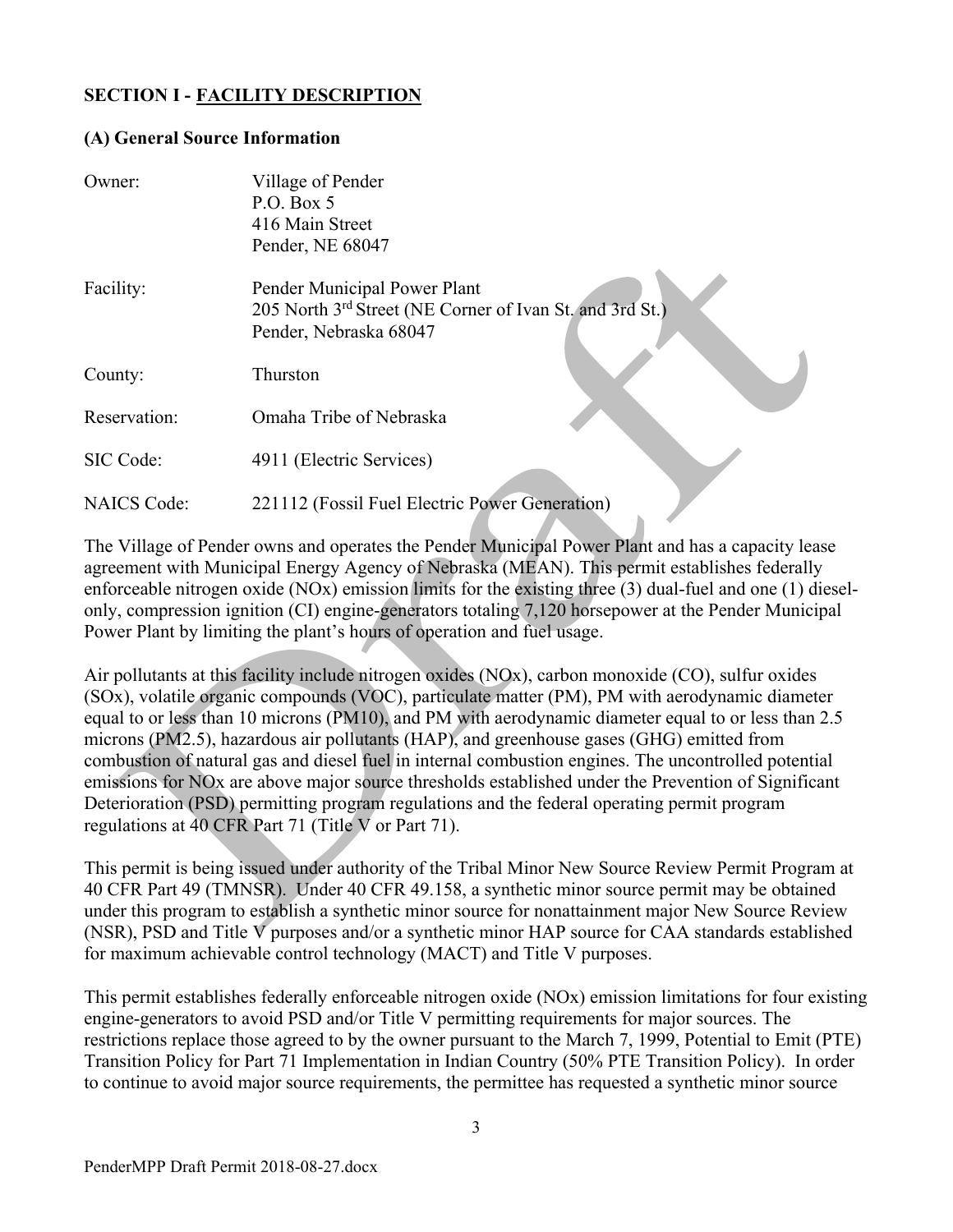permit and the reviewing authority is issuing this permit that establishes limitations to maintain NOx emissions below 100 tons per year.

## **(B) Emission Unit Descriptions**

| <b>Emission</b><br><b>Source Description</b><br>Year<br>Identified<br><b>Control Device</b>                                        | Control                | <b>Emission</b> |
|------------------------------------------------------------------------------------------------------------------------------------|------------------------|-----------------|
| Unit ID<br><b>Installed</b><br>Pollutant<br>- Pollutants                                                                           | <b>Device</b>          | Point(s)        |
| <b>Emissions</b><br>Controlled                                                                                                     | <b>Efficiency</b>      |                 |
| 1967<br>Oxidation<br><b>Dual-Fuel Fired Engine-generator:</b><br>$EU-I-$<br>PM, PM10, PM2.5,                                       | $\geq 70\%$ as         | $EP-1$          |
| EG<br>Fairbanks Morse 38TDD8 1/8; Serial #:<br>$CO$ , NOx, $SO2$<br>Catalyst - CO                                                  | specified              |                 |
| 38D867051TDFS9; 720 rpm; 2-cycle;<br>VOC, organic                                                                                  | by 40 CFR              |                 |
| HAP; GHG<br>9-cylinder; Site Rated 2,160 hp;                                                                                       | Part 63                |                 |
| Calculated Power Output: 1,611 kW;                                                                                                 | Subpart                |                 |
| Calculated Heat Input: 15.29 MMBtu/hr                                                                                              | <b>ZZZZ</b>            |                 |
| Oxidation<br>$EU-2-$<br><b>Diesel-Only Fired Engine-generator:</b><br>1972<br>PM, PM <sub>10</sub> , PM <sub>2.5</sub> ,           | $\geq 70\%$ as         | $EP-2$          |
| EG<br>Fairbanks Morse 38TDD8 1/8; Serial #:<br>Catalyst - CO<br>$CO$ , NOx, $SO2$                                                  | specified              |                 |
| 38D872065TDFS12; 720 rpm; 2-cycle;<br>VOC, organic                                                                                 | by 40 CFR<br>Part 63   |                 |
| 12-cylinder; Site Rated 2,880 hp;<br>HAP; GHG                                                                                      |                        |                 |
| Calculated Power Output: 2,148 kW;<br>Calculated Heat Input: 20.43 MMBtu/hr                                                        | Subpart<br><b>ZZZZ</b> |                 |
| $\overline{E}U-3$ -<br><b>Dual-Fuel Fired Engine-generator:</b><br>Oxidation<br>1952<br>PM, PM <sub>10</sub> , PM <sub>2.5</sub> , | $\geq 70\%$ as         | $EP-3$          |
| EG<br>Fairbanks Morse 38DD8 1/8; Serial #:<br>Catalyst - CO<br>$CO$ , NOx, $SO2$                                                   | specified              |                 |
| 967678; 720 rpm; 2-cycle; 5-cylinder;<br>VOC, organic                                                                              | by 40 CFR              |                 |
| Site Rated 800 hp; Calculated Power<br>HAP; GHG                                                                                    | Part 63                |                 |
| Output: 597 kW; Calculated Heat Input:                                                                                             | Subpart                |                 |
| 5.56 MMBtu/hr                                                                                                                      | <b>ZZZZ</b>            |                 |
| Oxidation<br>$EU-4-$<br><b>Dual-Fuel Fired Engine-generator:</b><br>1961<br>PM, PM10, PM2.5,                                       | $\geq 70\%$ as         | $EP-4$          |
| EG<br>Fairbanks Morse 38DD8 1/8; Serial #:<br>Catalyst - CO<br>CO, NOx, SO <sub>2</sub>                                            | specified              |                 |
| 969829; 720 rpm; 2-cycle; 8-cylinder;<br>VOC, organic                                                                              | by 40 CFR              |                 |
| Site Rated 1,280 hp; Calculated Power<br>HAP; GHG                                                                                  | Part 63                |                 |
| Output: 954.5 kW; Calculated Heat                                                                                                  | Subpart                |                 |
| Input: 8.90 MMBtu/hr                                                                                                               | ZZZZ                   |                 |
| $EU-5-$<br>2016<br>VOC, organic<br>Diesel Storage Tank: double-wall                                                                |                        | $EP-5$          |
| ST<br>aboveground Clawson-manufactured<br>HAP                                                                                      |                        |                 |
| "Fireguard" tank; 5,000-gallon Capacity                                                                                            |                        |                 |
| EU-6-<br><b>Natural Gas Fired Water Heater:</b><br>unknown<br>PM, PM10,                                                            |                        | $EP-6$          |
| <b>WH</b><br>Burnham Model 809B (serial #<br>PM2.5, CO, NOx,                                                                       |                        |                 |
| 7713615); Heat Input Capacity: 0.528<br>SO2 VOC,                                                                                   |                        |                 |
| MMBtu/hr<br>organic HAP;                                                                                                           |                        |                 |
| GHG<br>$\overline{E}U$ -7-                                                                                                         |                        |                 |
| <b>Natural Gas Fired Water Heater:</b><br>unknown<br>PM, PM10,                                                                     |                        | $EP-7$          |
| <b>WH</b><br>Lochinvar Model CBN500 (Serial No.<br>PM2.5, CO, NOx,<br>E06H00187278); Heat Input Capacity:<br>SO2 VOC,              |                        |                 |
| 0.5 MMBtu/hr<br>organic HAP;                                                                                                       |                        |                 |
| GHG                                                                                                                                |                        |                 |

*Power Output calculated using site-rated horsepower (hp) and standard conversion factor: 1 hp = 0.7457 Kilowatt (kW).* 

*Heat Input calculated using flow rate (gallons/hour) multiplied by 0.139 MMBtu/gallon conversion factor for diesel fuel as specified in 2012 URGE test included in permit application.*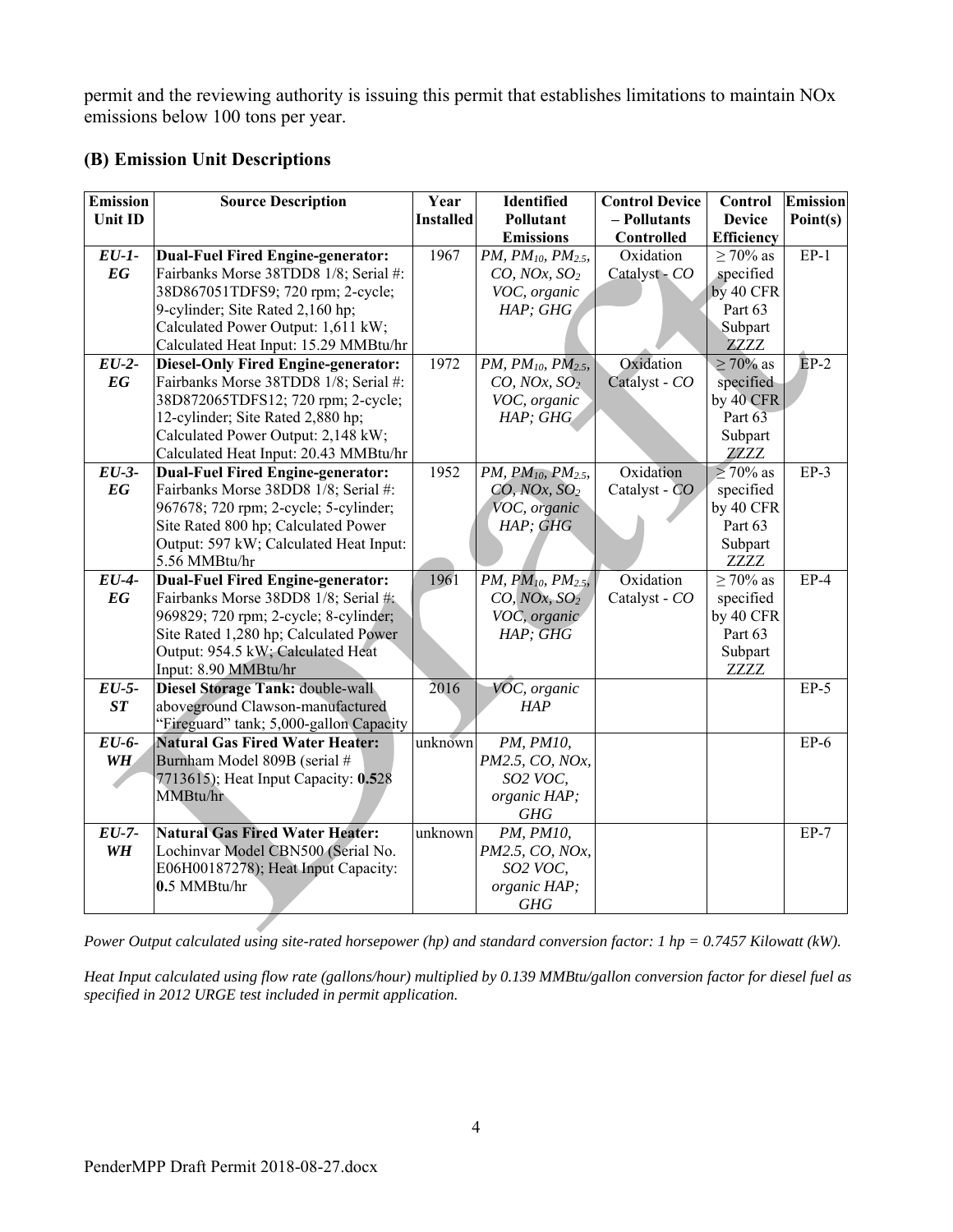# **SECTION II - UNIT-SPECIFIC REQUIREMENTS**

# **(A) Engine-generators EU-1-EG, EU-2-EG, EU-3-EG, EU-4-EG**

## **(1) Emission Limitations**

- The permittee shall not operate the dual fuel fired engine-generator EU-1-EG at a capacity greater than 2,160 site-rated brake horsepower.
- The permittee shall not operate the Diesel-Only Fired engine-generator *EU-2-EG* at a capacity greater than 2,880 site-rated brake horsepower.
- The permittee shall not operate the dual fuel fired engine-generator *EU-3-EG* at a capacity greater than 800 site-rated brake horsepower.
- The permittee shall not operate the dual fuel fired engine-generator *EU-4-EG* at a capacity greater than 1,280 site-rated brake horsepower.
- The permittee shall operate each engine-generator with a non-resettable, totalizing hour meter for measuring the amount of time each engine-generator is operated.
- The permittee shall operate the Diesel-Only Fired engine-generator *EU-2-EG* with only diesel fuel.
- The permittee shall operate each engine-generator using diesel fuel that meets the requirements in 40 CFR 80.510(b) for NonRoad (NR) diesel fuel:
	- a. Sulfur content: 15 ppm maximum for NR diesel fuel.
	- b. Cetane index or aromatic content: minimum cetane index of 40; or a maximum aromatic content of 35 volume percent.
- The permittee shall operate each engine-generator with a non-resettable flow meter installed for measuring the amount of diesel fuel being consumed.
	- ix. The permittee shall operate the three-dual fuel fired engine-generators with a single non-resettable flow meter installed for measuring the combined amount of natural gas being consumed.
	- $x$ . The permittee shall not emit more than 95 tons of nitrogen oxides (NO $x$ ) per year from all four engine-generators (EU-1-EG, EU-2-EG, EU-3-EG, and EU-4-EG), as determined on a 12-month rolling sum basis.
	- The permittee shall comply with all applicable Emission and Operating Limitations in 40 CFR Part 63 Subpart A and Subpart ZZZZ for each engine.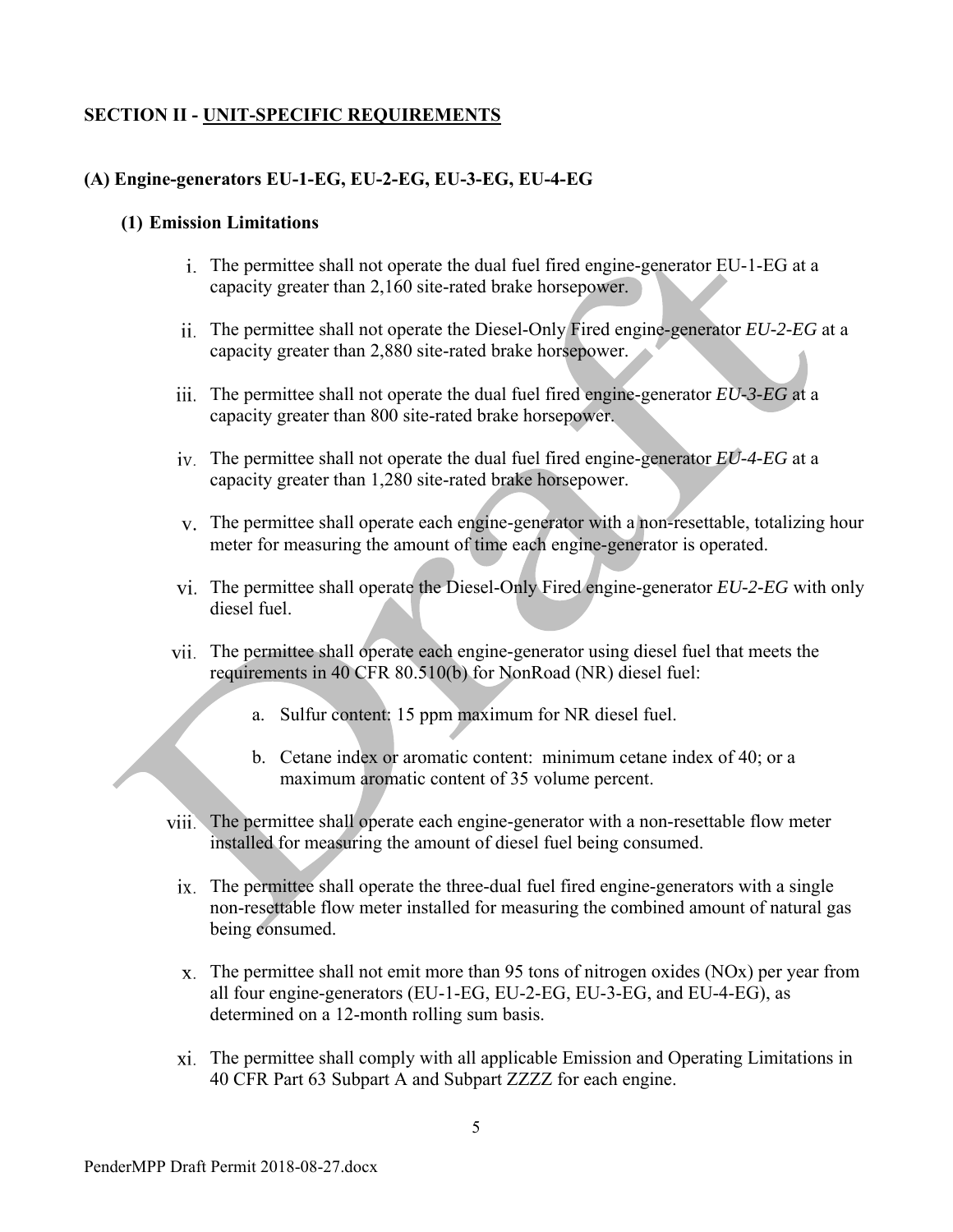#### **(2) Monitoring, Recordkeeping and Reporting Requirements**

- The permittee shall maintain for each engine-generator: all specifications and standard procedures for operation and maintenance developed by the manufacturer, vendor, or permittee to verify the specifications, including the maximum design capacity at engine site conditions, and to reference during operation and maintenance procedures.
- The permittee shall maintain for each hour meter associated with the operation of each engine-generator: all specifications and standard procedures for operation and maintenance developed by the manufacturer, vendor, or permittee to verify the specifications, including the manufacturer's model number, and to reference during operation and maintenance procedures.
- The permittee shall verify that the accuracy of each hour meter is within the manufacturer's design specification at least as frequently as the frequency of the performance tests required by 40 CFR Part 63 Subpart ZZZZ.
- For each shipment of diesel fuel received, the Permittee shall obtain and maintain purchase records and a fuel supplier certification, certifying that the diesel fuel received meets the requirements in 40 CFR 80.510(b) for NR diesel fuel.
- The permittee shall maintain for each flow meter associated with the operation of each engine-generator: all specifications and standard procedures for operation and maintenance developed by the manufacturer, vendor, or permittee to verify the specifications, including the manufacturer's model number, and to reference during operation and maintenance procedures.
- The permittee shall calibrate each diesel fuel flow meter associated with the operation of each engine-generator at least at frequently as the frequency of performance tests required by 40 CFR Part 63 Subpart ZZZZ.
- The permittee shall maintain for the single flow meter that supplies natural gas to all dual fuel engine-generators: all specifications and standard procedures for operation and maintenance developed by the manufacturer, vendor, or permittee to verify the specifications, including the manufacturer's model number, and to reference during operation and maintenance procedures.
- The permittee shall maintain an operational log that includes the following records in a hard copy or electronic form suitable and readily available for expeditious review:
	- a. Hour meter readings at the beginning and end of operations each month for each of the engine-generators.
	- b. Time of operation (hours/month) for each of the engine-generators.
	- c. Diesel fuel flow meter readings at the beginning and end of operations each month for each of the engine-generators.
	- d. Diesel fuel consumed each month (gallons/month) for each of the enginegenerators.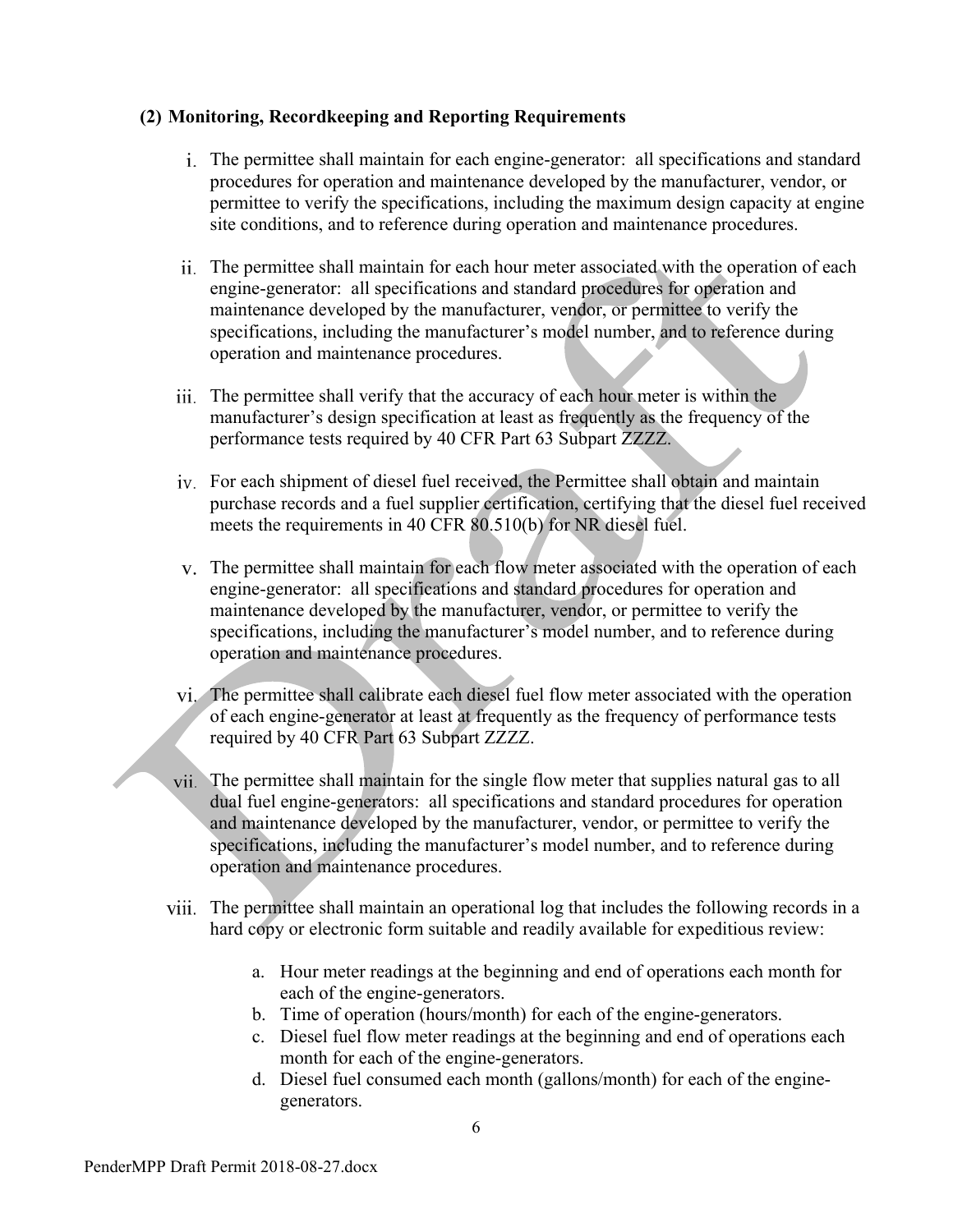- e. Natural gas flow meter readings at the beginning and end of operations each month from the single meter that supplies natural gas to all dual fuel enginegenerators.
- f. Natural gas fuel consumed (MMscf) each month as determined from the single flow meter that supplies natural gas to all dual fuel engine-generators.
- g. Date and description of all maintenance, repair, rebuild or replacement activities conducted for each emission unit listed in SECTION I (B).
- h. Date and description of all maintenance, repair, rebuild or replacement activities conducted for each emissions control and monitoring device associated with each emission unit listed in SECTION I (B).
- i. For scheduled maintenance activities, specify the elapsed time, hours of operation, or other applicable measure since the activity was last performed.
- j. For scheduled maintenance activities, specify the elapsed time, hours of operation, or other applicable measure until the next activity is scheduled to be performed.
- Within fifteen days of the end of each month, the permittee shall calculate and record the NOx emissions from all engine-generators for the month, using the following equation:

#### **NOx Emissions (lbs./month) based on hours of operation =**

## **0.0291 lbs./hp‐hr \* [ 2,160 hp (EU‐1‐EG # Hours) + 2,880 hp (EU‐2‐EG # Hours) + 800 hp (EU‐3‐EG # Hours) + 1,280 hp (EU‐4‐EG # Hours) ]**

#### Where

- **0.0291 lbs./hp‐hr** is the Emission Factor derived from performance testing of a similar engine-generator using diesel fuel
- **# Hours** refers to the number of hours that a specific engine-generator (EU‐1‐EG, EU-2-EG, EU-3-EG, or EU‐4‐EG) is operated for the month
- If an hour meter fails on any individual engine-generator, within fifteen days of the end of the month, the permittee shall calculate and record the NOx emissions from all engine-generators, using the following equation:

#### **NOx Emissions (lbs./month) based on fuel usage =**

#### **4.16 lbs./MMBtu \* [ F<sub>D</sub> (gallons) \* 0.139 MMBtu/gallon + FNG (MMscf) \* 1,000 MMBtu/MMscf ]**

Where

- **4.16 lbs./MMBtu** is the Emission Factor derived from performance testing of a similar engine-generator using diesel fuel.
- **FD** is the combined amount of diesel fuel (gallons/month) used by all enginegenerators for the month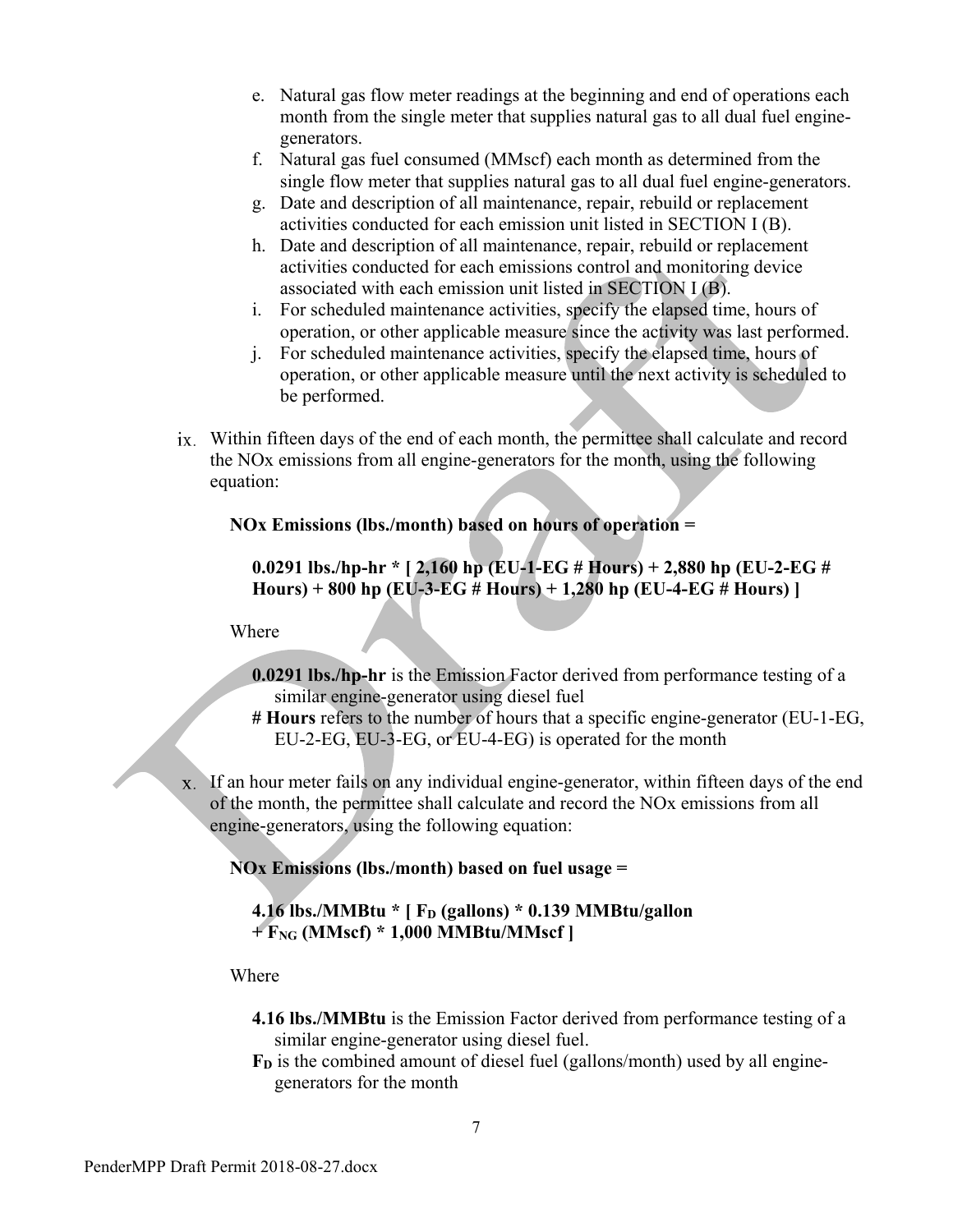- **0.139 MMBtu/gallon** is the heat value of diesel fuel as provided in 2012 permit application
- **FNG** is the combined amount of natural gas (MMscf/month) used by all enginegenerators
- **1,000 MMBtu/MMscf** is the heat value of diesel fuel as provided in 2012 permit application
- Within fifteen days of the end of each month, the permittee shall calculate and record the NOx emissions from all engine-generators on a 12-month rolling sum basis, determined by adding the NOx emissions from all engine-generators for the month and then adding the NOx emissions from all engine-generators for the previous 11 months.
- The permittee shall comply with all applicable Compliance, Testing, Notifications, Reports, and Records requirements in 40 CFR Part 63 Subpart A and Subpart ZZZZ for each engine.

PenderMPP Draft Permit 2018-08-27.docx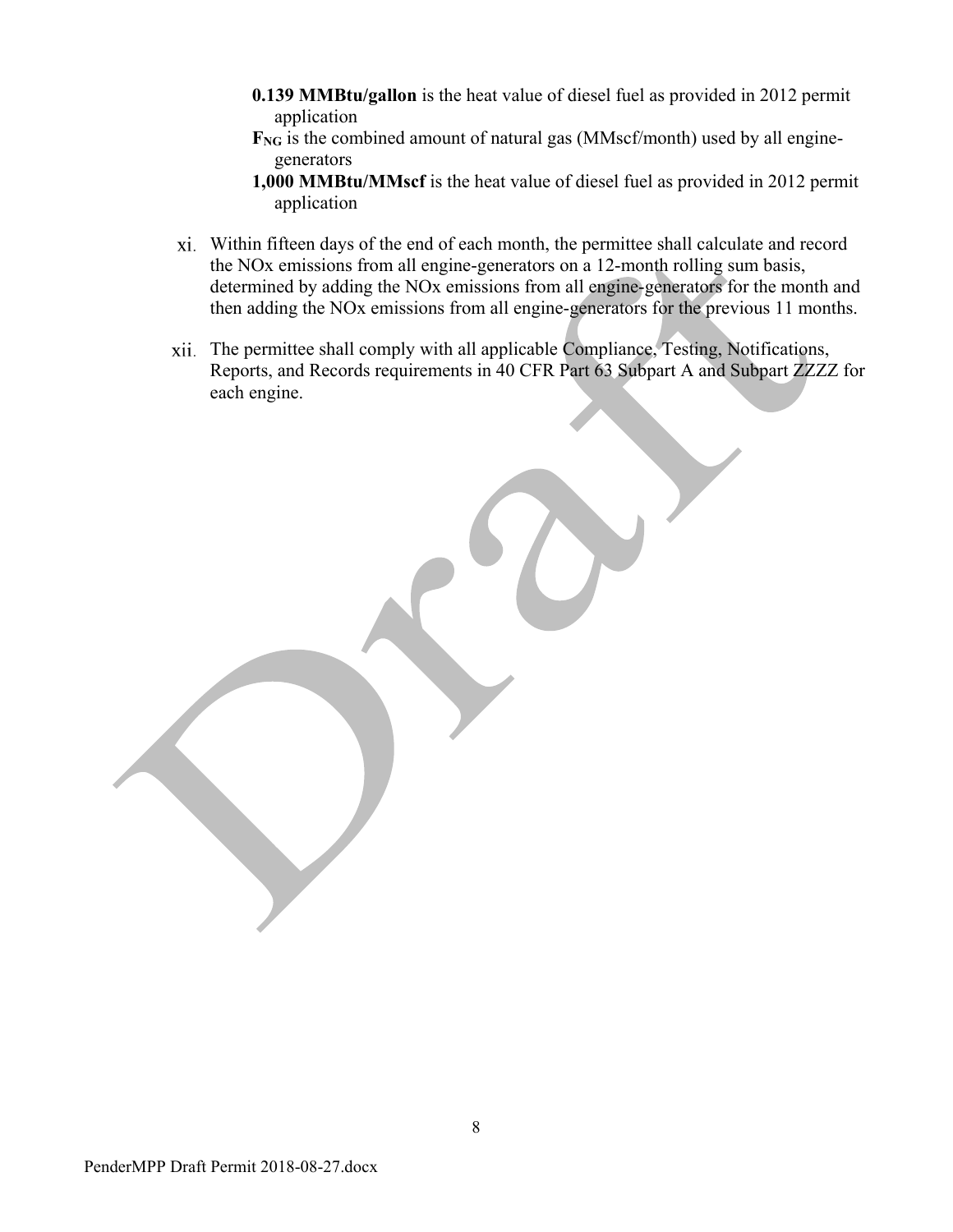# **SECTION III - FACILITY-WIDE REQUIREMENTS**

#### **(A) Startup, Shutdown, Maintenance and Malfunction.**

(1) At all times, including periods of startup, shutdown, maintenance and malfunction, the permittee shall operate each emission unit, including any associated air pollution control equipment, in a manner consistent with good air pollution control practices for minimizing emissions and considering the manufacturer's recommended operating procedures. Determination of whether acceptable operating and maintenance procedures are being used will be based on information available to the EPA, which may include, but is not limited to, monitoring results, review of installation, operation and maintenance procedures, and inspection of the source. Emissions during the processes of startups, shutdowns, maintenance, and malfunctions shall be included in calculating the total tons per year emitted from all emission units listed in SECTION I (B) at this facility.

#### **(B) Records Retention Requirements.**

- (1) The permittee shall keep all records required by this permit, including the following, on-site for a minimum of five (5) years, and readily available for inspection by the reviewing authority.
	- i. All specifications and standard procedures for operation and maintenance developed by the manufacturer, vendor, or permittee for all emission units listed in SECTION I (B) at this facility and associated emission control and monitoring devices.
	- ii. All information pertaining to any maintenance, repair, rebuild or replacement activities conducted for each emission unit listed in SECTION I (B).
	- iii. All information pertaining to any maintenance, repair, rebuild or replacement activities conducted for each emissions control and monitoring device associated with each emission unit listed in SECTION I (B).
	- iv. All information used to calculate the NOx emissions from all engine-generators for each month
	- v. All information used to calculate the NOx emissions from all engine-generators on a 12-month rolling sum basis for each month.
- (2) The permittee shall keep all records legible and maintained in an orderly manner.

## **(C) Reporting Requirements.**

- (1) Annual Reports. Once each year no later than April  $1<sup>st</sup>$ , the permittee shall submit a written annual report to EPA covering the period from January 1 to December 31 of the previous year that includes the following:
	- i. An evaluation of the permittee's compliance with each requirement in SECTION II.
	- ii. A copy of the operational log required in SECTION II  $(A)$   $(2)$  viii.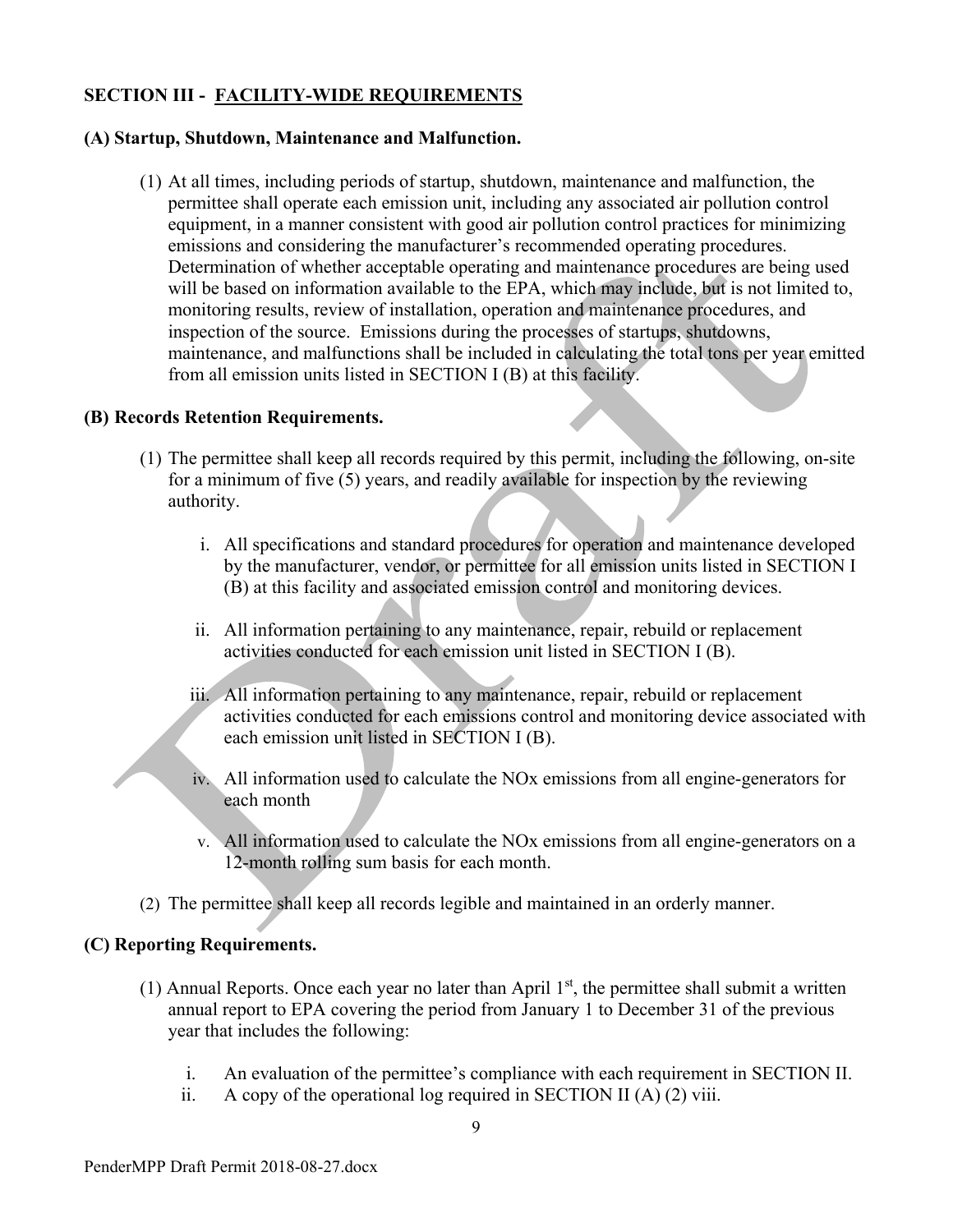- iii. The NOx emissions from all engine-generators for each month.
- iv. The 12-month rolling sums of NOx emissions from all engine-generators for each month.
- v. The report shall include emissions from startups, shutdowns, and malfunctions.
- vi. All reports shall be certified to truth and accuracy by the person primarily responsible for Clean Air Act compliance for the permittee.
- (2) Deviation Reporting. The permittee shall promptly submit a written report to EPA any deviations of permit requirements, including those attributable to upset conditions, the probable cause of such deviation, and any corrective actions or preventative measures taken.

A "prompt" deviation report is one that is postmarked as follows:

- i. Within 30 days from the discovery of any deviation of the emission limits or operational limits that are left uncorrected for more than 24 hours after discovering the deviation; and
- ii. By April 1st for the discovery of a deviation of recordkeeping or other permit conditions during the preceding calendar year that do not affect the permittee's ability to meet the emission limits.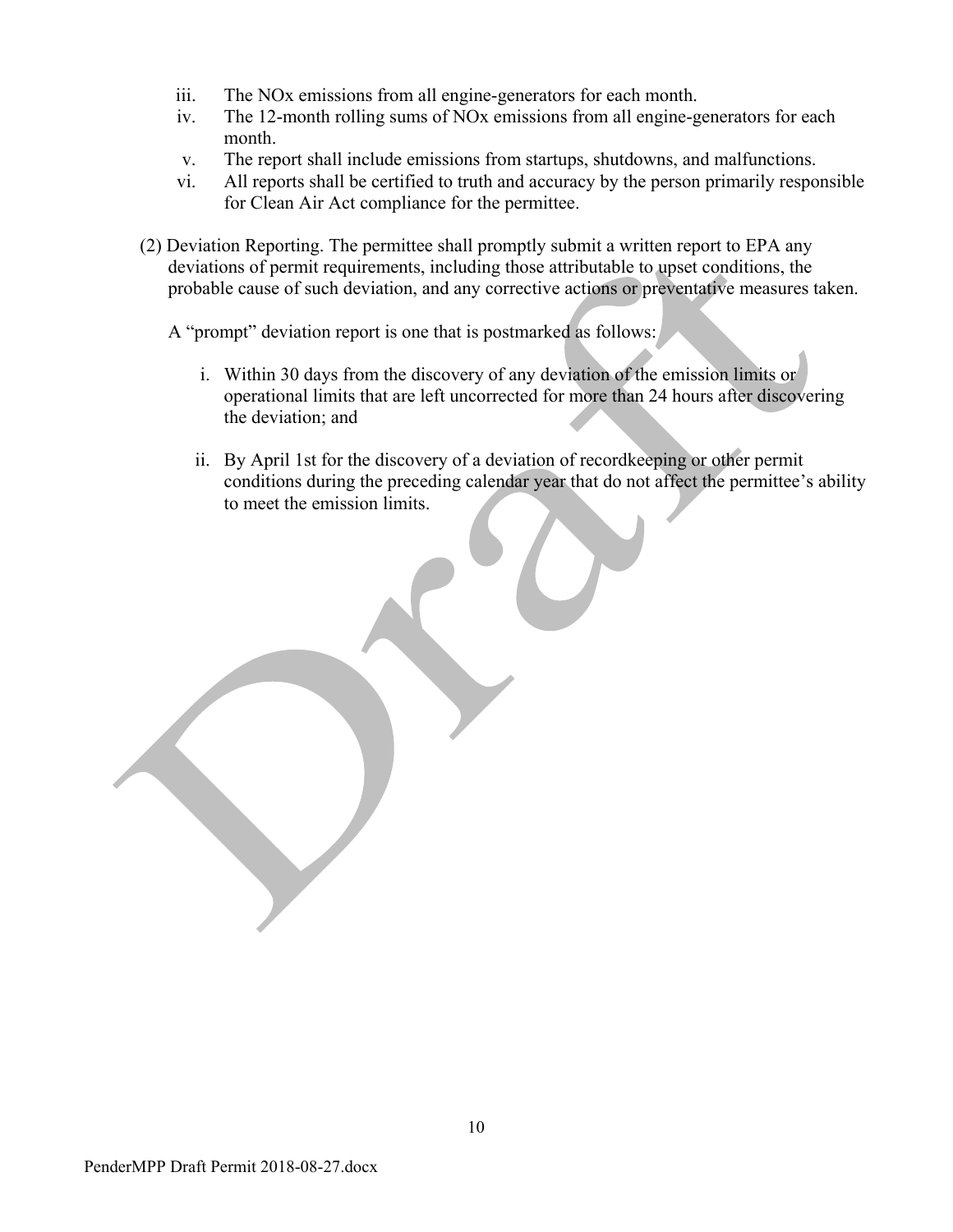# **SECTION IV – GENERAL PERMIT REQUIREMENTS**

## **(A) Definitions**

(1) Terms and conditions in this permit have the meaning assigned to them in 40 CFR 49.152 unless other regulations or statutes are referenced or applicable.

#### **(B) Issuance and Effective Date of Permit**

- (1) EPA is issuing this permit pursuant to the Federal Minor New Source Review Program in Indian Country, 40 CFR 49.151-49.161.
- (2) The Effective Date is specified on the first page of this permit.

#### **(C) Construction without a Permit**

(1) If the permittee constructs or operates any source or modification not in accordance with the terms of any approval to construct, the permittee shall be subject to appropriate enforcement action.

#### **(D) Construction Approval**

- (1) Nothing in this permit shall alter the requirement for the permittee to obtain a construction permit prior to beginning construction or modification of an emission unit.
- (2) Approval for construction or installation shall not relieve the permittee of the responsibility to comply fully with applicable provisions of any other requirements of federal law or regulation, including Title V of the CAA.

## **(E) Modifications to Existing Permitted Emissions Units/Limits**

(1) For proposed modifications, as defined at 40 CFR 49.152(d), that would increase an emissions unit's allowable emissions of pollutants above its existing permitted annual allowable emissions limit, the permittee shall first obtain a permit modification pursuant to the TMNSR regulations approving the increase. For a proposed modification that is not otherwise subject to review under the PSD or TMNSR regulations, such proposed increase in the annual allowable emissions limit shall be approved through an administrative permit revision as provided at 40 CFR 49.159(f).

## **(F) Compliance with Permit Requirements**

- (1) The permittee shall comply with each term and condition in this permit. Failure to comply with any term or condition of this permit constitutes a violation of the permit, and may constitute a violation of the CAA and serve as grounds for:
	- i. An enforcement action under Section 113 of the CAA; or
	- ii. Termination, revocation and reissuance, or modification of this synthetic minor permit.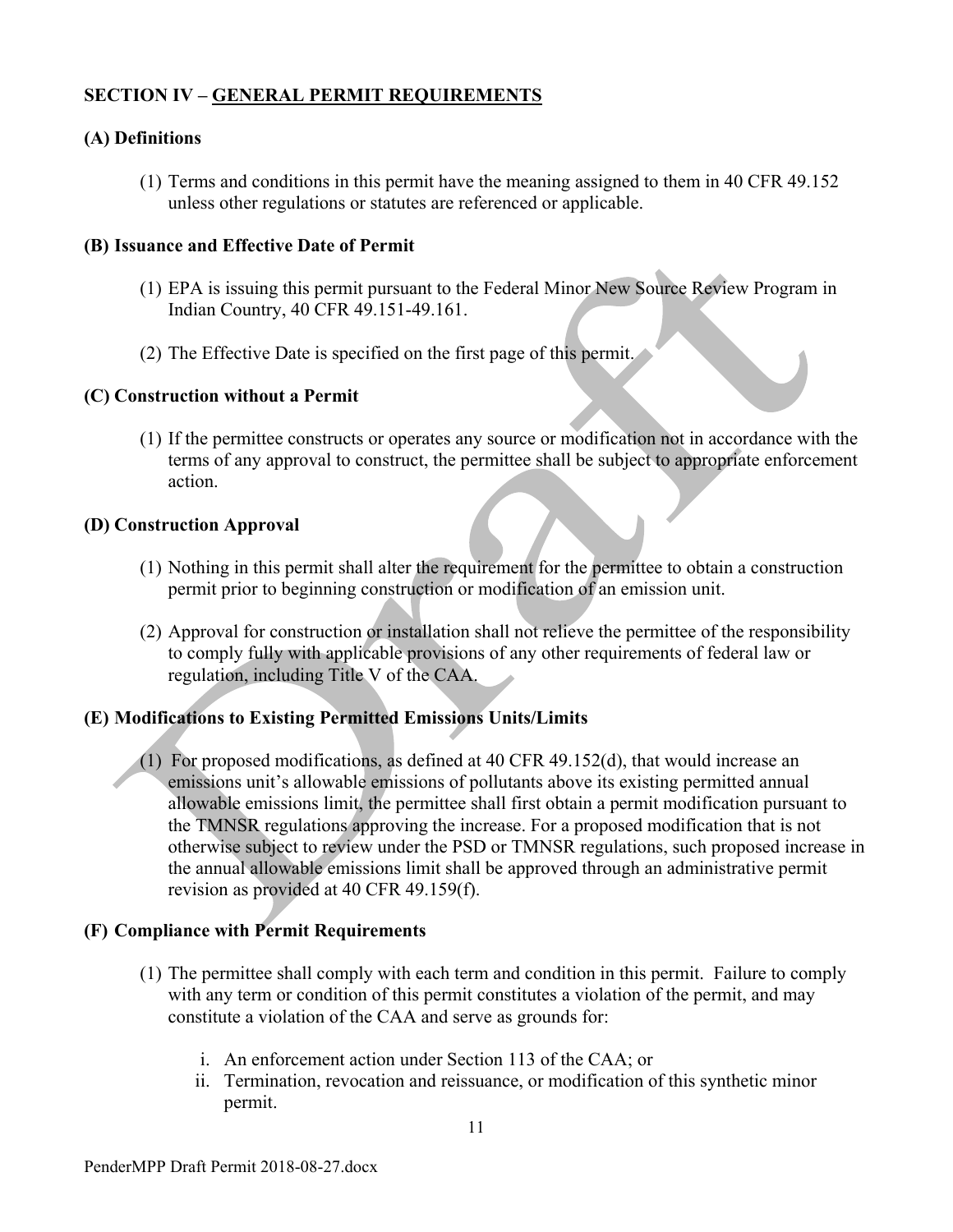- (2) This permit currently requires monthly calculations of emissions. Should EPA determine that calculated emissions are approaching or exceeding an emission limit, or should EPA determine that the permittee is failing to maintain adequate monitoring and recordkeeping requirements, EPA may revise, reopen or modify the permit to require daily calculations of emissions and/or require additional control technologies, and emission reduction measures. A revision that requires more frequent reporting of daily calculations of emissions is an administrative permit revision under the TMNSR program, 40 CFR 149.159(f) (2).
- (3) It is not a defense in an enforcement action for violation of this permit that it would have been necessary to halt or reduce the permitted activity in order to maintain compliance with the conditions of this permit.
- (4) Compliance with the terms of this permit does not relieve or exempt the permittee from compliance with other applicable Clean Air Act requirements or other applicable federal requirements, tribal, state or local laws or regulations.

#### **(G) National Ambient Air Quality Standards (NAAQS)/Prevention of Significant Deterioration (PSD) Protection [40 CFR 49.155 (a) (7) (ii)]**

(1) The permitted source must not cause or contribute to a NAAQS violation or, in an attainment area, must not cause or contribute to a PSD increment violation.

#### **(H) Submittals**

(1) Unless otherwise directed by the EPA or this permit, the permittee shall submit a copy of all test plans, reports, certifications, notifications and other information pertaining to compliance with this permit to:

Tribal Air Enforcement Coordinator Air Compliance and Enforcement Section (ACES) Air Permitting and Compliance Branch Air and Waste Management Division U.S. Environmental Protection Agency, Region 7 11201 Renner Boulevard Lenexa, KS 66219

(2) The permittee shall submit permit applications, applications for permit amendments, and other applicable permit information, which includes but is not limited to applications and information regarding installation of control equipment, replacement of an emissions unit, and requests for changes that contravene current permit terms, to:

Tribal Air Permits Coordinator Air Permitting and Compliance Branch (APCO) Air and Waste Management Division U.S. Environmental Protection Agency, Region 7 11201 Renner Boulevard Lenexa, KS 66219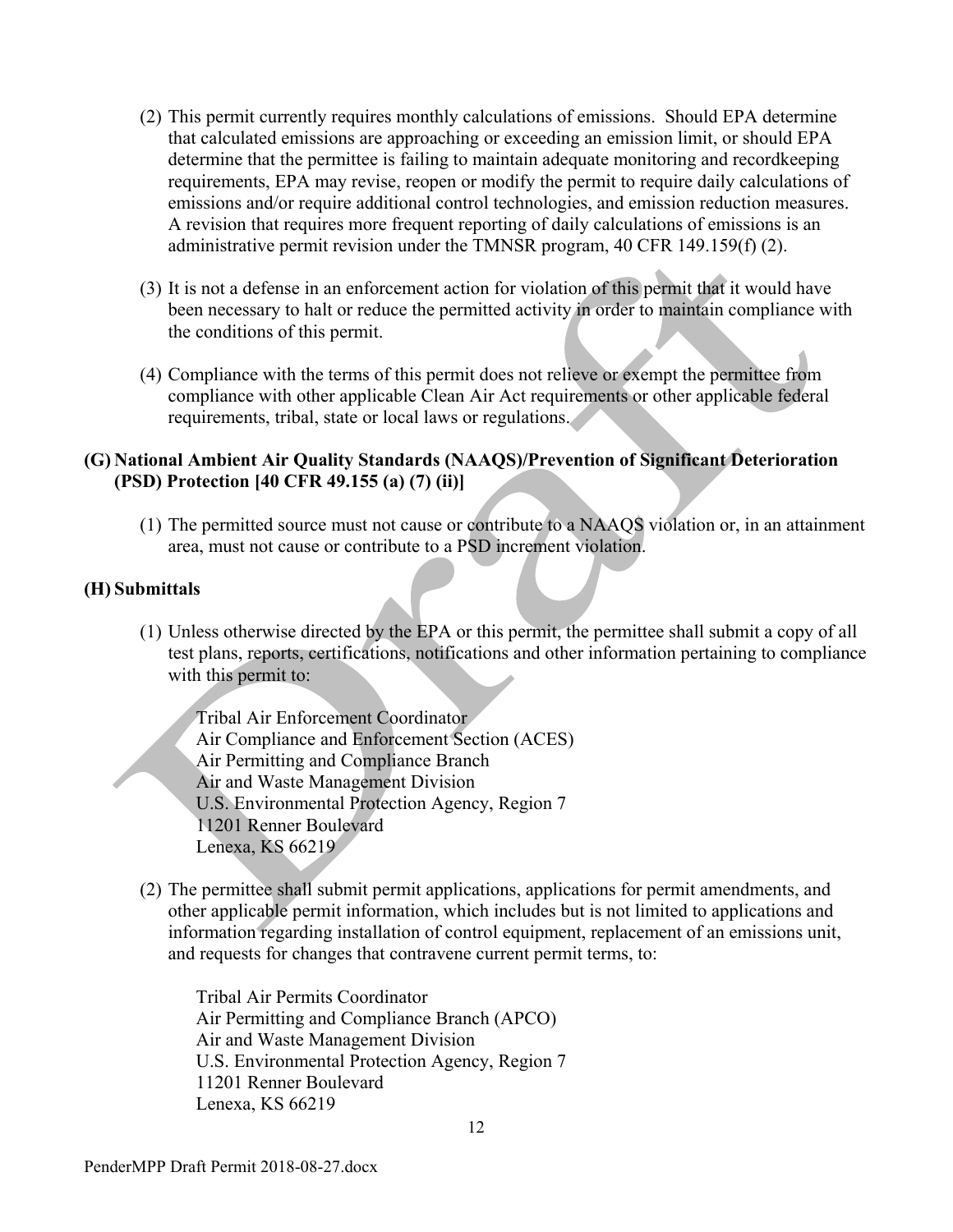(3) A copy of the written annual report required under SECTION III  $(C)(1)$  shall be submitted to:

Environmental Director Omaha Tribe of Nebraska P.O. Box 368 100 Main Street Macy, NE 68039

#### **(J) Severability**

(1) The terms and conditions in this permit are distinct and severable. Each permit term and condition is independent of the permit as a whole and remains valid regardless of a challenge to any other part of this permit. If any term or condition in this permit is held invalid, such invalidity shall not affect the validity or application of other terms or conditions.

#### **(K) Entry and Inspection**

- (1) Upon presentation of proper credentials, you, as the permittee, shall allow a representative of the EPA to:
	- i. Enter upon your premises where a source is located or emissions-related activity is conducted or where records are required to be kept under the conditions of the permit;
	- ii. Have access to and copy, at reasonable times, any records that are required to be kept under the conditions of the permit;
	- iii. Inspect, during normal business hours or while the source is in operation, any facilities, equipment (including monitoring and air pollution control equipment), practices or operations regulated or required under the permit;
	- iv. Sample or monitor, at reasonable times, substances or parameters for the purpose of assuring compliance with the permit or other applicable requirements; and
	- v. Record any inspection by use of written, electronic, magnetic and photographic media.

#### **(L) Circumvention**

(1) The permittee shall not build, erect, install or use any article, machine, equipment or process, the use of which conceals any emission which would otherwise constitute a violation of an applicable standard.

#### **(M) Reservation**

(1) The permit does not convey any property rights of any sort or any exclusive privilege.